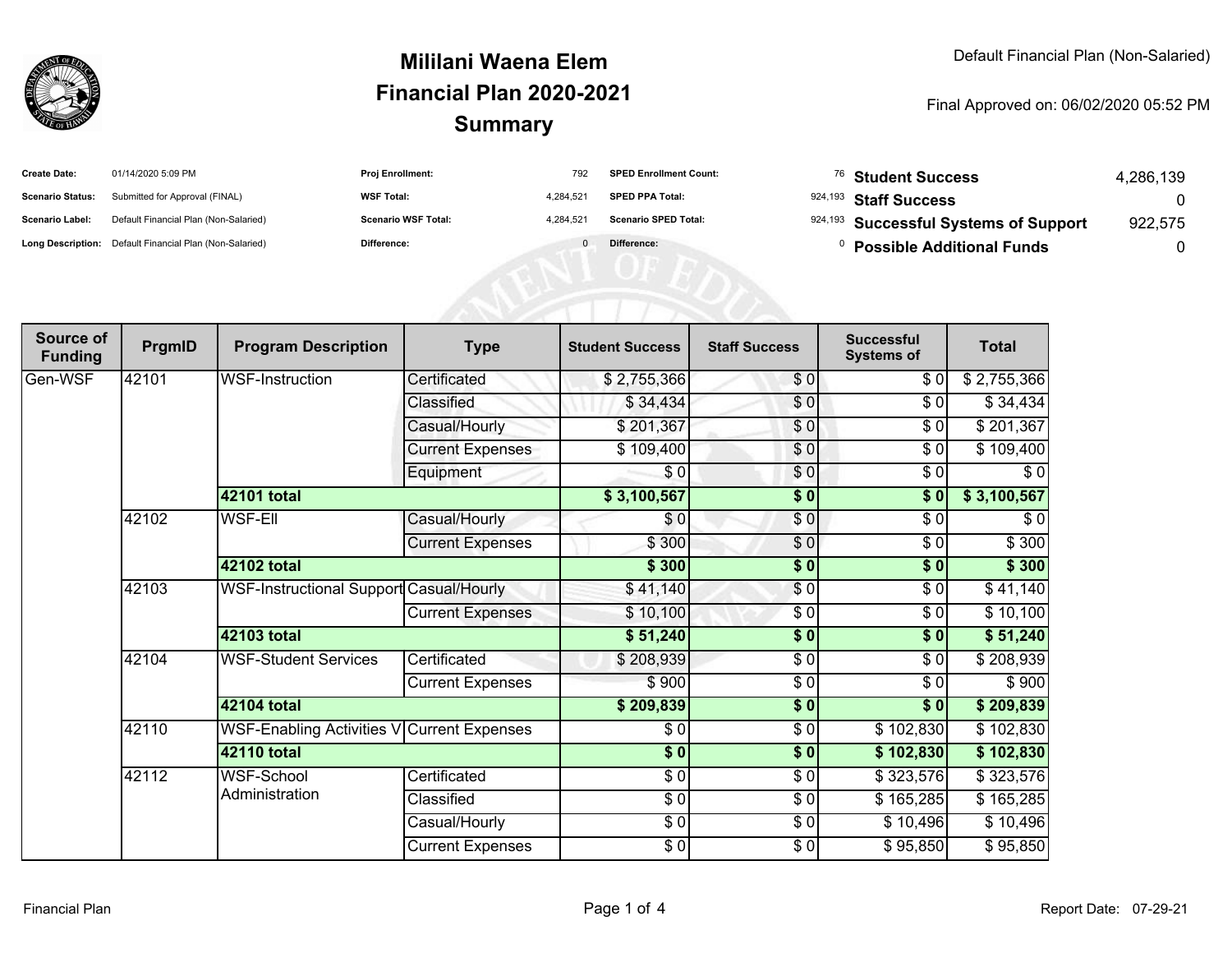

## **SummaryMililani Waena ElemFinancial Plan 2020-2021**

Final Approved on: 06/02/2020 05:52 PM

| Source of<br><b>Funding</b> | PrgmID    | <b>Program Description</b>                            | <b>Type</b>             | <b>Student Success</b> | <b>Staff Success</b> | <b>Successful</b><br><b>Systems of</b> | <b>Total</b>     |
|-----------------------------|-----------|-------------------------------------------------------|-------------------------|------------------------|----------------------|----------------------------------------|------------------|
| Gen-WSF                     | 42112     | <b>WSF-School</b><br>Administration                   | Equipment               | $\overline{30}$        | \$0                  | \$0                                    | $\overline{\$0}$ |
|                             |           | <b>42112 total</b>                                    |                         | $\overline{\bullet}$   | $\overline{\$0}$     | \$595,207                              | \$595,207        |
|                             | 42113     | <b>WSF-School Facility</b><br><b>Services</b>         | Classified              | \$0                    | $\overline{\$0}$     | \$149,559                              | \$149,559        |
|                             |           |                                                       | Casual/Hourly           | \$0                    | $\overline{\$0}$     | \$51,308                               | \$51,308         |
|                             |           |                                                       | <b>Current Expenses</b> | $\overline{\$0}$       | $\sqrt{6}$           | \$22,671                               | \$22,671         |
|                             |           |                                                       | Equipment               | $\sqrt{6}$             | $\overline{\$0}$     | $\overline{\$0}$                       | $\overline{\$0}$ |
|                             |           | <b>42113 total</b>                                    |                         | $\overline{\$0}$       | $\overline{\$0}$     | \$223,538                              | \$223,538        |
|                             | 42114     | <b>WSF-Protocol Fund</b>                              | <b>Current Expenses</b> | $\sqrt{6}$             | \$0                  | \$1,000                                | \$1,000          |
|                             |           | <b>42114 total</b>                                    |                         | $\overline{\$0}$       | \$0                  | $\sqrt{$}1,000$                        | \$1,000          |
|                             | Gen-WSF   |                                                       |                         | \$3,361,946            | $\overline{\$0}$     | \$922,575                              | \$4,284,521      |
| Gen-SPED                    | 17101     | SPED Ppa - Instruction                                | Certificated            | \$587,637              | $\sqrt{6}$           | \$0                                    | \$587,637        |
|                             |           |                                                       | Classified              | \$309,906              | $\sqrt{6}$           | $\overline{\$0}$                       | \$309,906        |
|                             |           |                                                       | Casual/Hourly           | \$20,570               | $\overline{\$0}$     | $\overline{\$0}$                       | \$20,570         |
|                             |           |                                                       | <b>Current Expenses</b> | \$6,080                | $\sqrt{0}$           | $\overline{\$0}$                       | \$6,080          |
|                             |           | <b>17101 total</b>                                    |                         | \$924,193              | $\overline{\$0}$     | $\overline{\textbf{S}^0}$              | \$924,193        |
|                             | 17131     | <b>Special Education in</b><br><b>Regular Schools</b> | Certificated            | $\overline{\$0}$       | $\overline{\$0}$     | $\overline{\$0}$                       | $\overline{\$0}$ |
|                             |           |                                                       | Classified              | \$0                    | $\overline{\$0}$     | $\overline{\$0}$                       | $\overline{\$0}$ |
|                             |           | <b>17131 total</b>                                    |                         | $\overline{\bullet}$   | $\overline{\$0}$     | $\overline{\$0}$                       | $\overline{\$0}$ |
|                             | Gen-SPED  |                                                       |                         | \$924,193              | $\overline{\$0}$     | $\overline{\textbf{S}^0}$              | \$924,193        |
| Gen-Categ                   | 16807     | <b>Hawaiian Studies</b>                               | Casual/Hourly           | \$0                    | $\overline{\$0}$     | $\overline{\$0}$                       | $\overline{\$0}$ |
|                             |           |                                                       | <b>Current Expenses</b> | $\overline{\$0}$       | $\overline{\$0}$     | $\overline{\$0}$                       | $\overline{\$0}$ |
|                             |           | <b>16807 total</b>                                    |                         | $\overline{\$0}$       | $\overline{\$0}$     | $\overline{\$0}$                       | $\overline{\$0}$ |
|                             | Gen-Categ |                                                       |                         | $\overline{\$0}$       | $\overline{\$0}$     | $\overline{\$0}$                       | $\overline{\$0}$ |
| Federal                     | 18085     | Essa Title III Language<br>Instruction                | <b>Current Expenses</b> | $\overline{\$0}$       | $\overline{\$0}$     | $\overline{\$0}$                       | $\overline{\$0}$ |
|                             |           | <b>18085 total</b>                                    |                         | $\sqrt{6}$             | $\sqrt{6}$           | $\sqrt{6}$                             | \$0              |
|                             | 20659     | Essa Title IIa Prof Dev-<br><b>OCISS</b>              | <b>Current Expenses</b> | $\overline{S}0$        | $\overline{\$0}$     | $\sqrt{6}$                             | $\overline{\$0}$ |
|                             |           | <b>20659 total</b>                                    |                         | $\overline{\$0}$       | $\overline{\$0}$     | $\overline{\$0}$                       | $\overline{\$0}$ |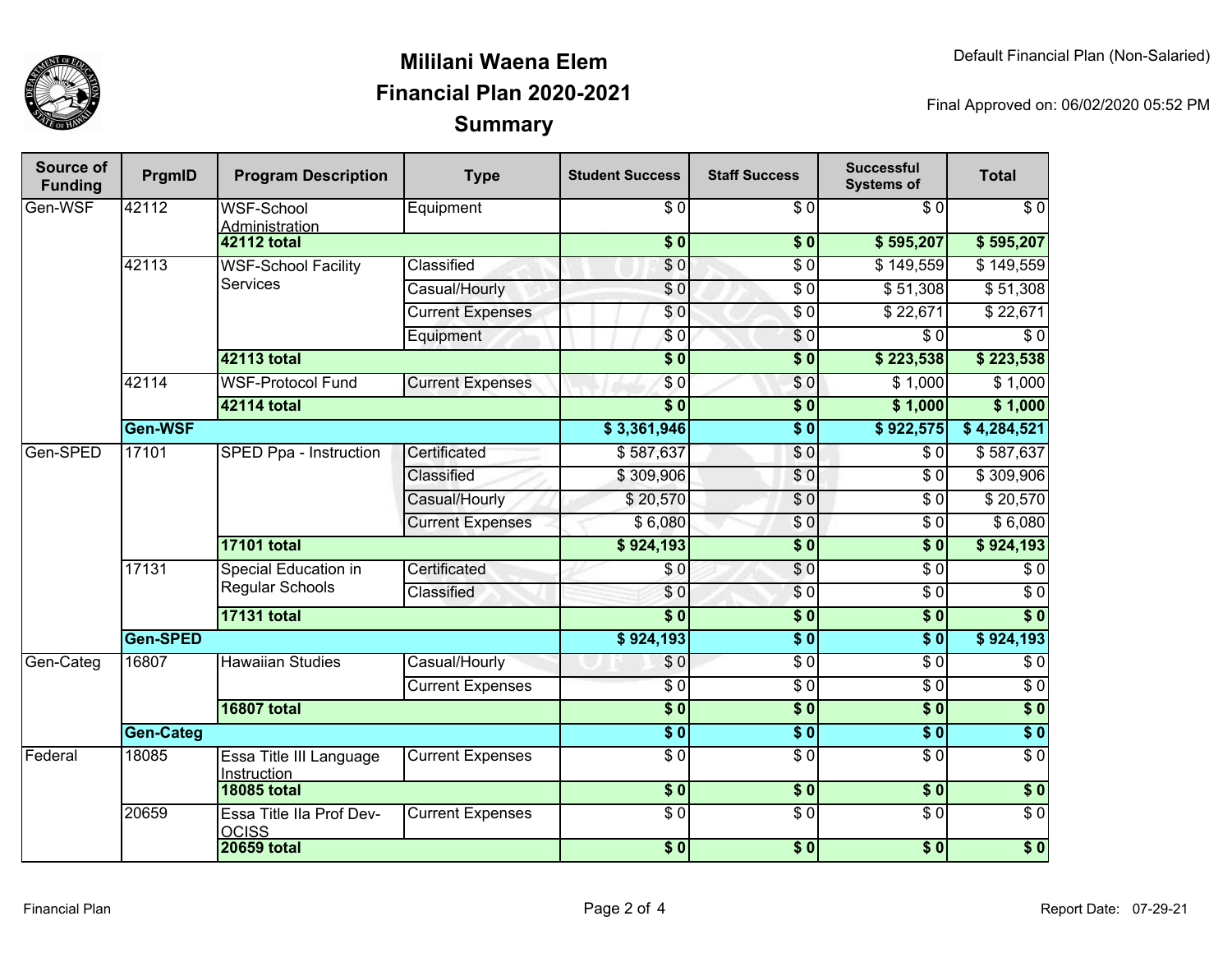

## **SummaryMililani Waena ElemFinancial Plan 2020-2021**

Final Approved on: 06/02/2020 05:52 PM

| Source of<br><b>Funding</b> | PrgmID             | <b>Program Description</b>                    | <b>Type</b>             | <b>Student Success</b>     | <b>Staff Success</b>        | <b>Successful</b><br><b>Systems of</b> | <b>Total</b>     |
|-----------------------------|--------------------|-----------------------------------------------|-------------------------|----------------------------|-----------------------------|----------------------------------------|------------------|
| Federal                     | 20697              | Essa Title IIa Prof Dev                       | Casual/Hourly           | \$0                        | \$0                         | $\overline{\$0}$                       | $\overline{\$0}$ |
|                             | <b>20697 total</b> |                                               | $\overline{\$0}$        | $\overline{\$0}$           | $\overline{\$0}$            | $\overline{\$0}$                       |                  |
|                             | 20698              | Essa Title IIa Support<br>New Tchr & Prin     | Casual/Hourly           | $\overline{S}0$            | $\overline{S}$ <sub>0</sub> | $\overline{\$0}$                       | $\overline{\$0}$ |
|                             |                    |                                               | <b>Current Expenses</b> | $\overline{\$0}$           | $\frac{6}{6}$               | $\overline{\$0}$                       | $\sqrt{6}$       |
|                             |                    | <b>20698 total</b>                            |                         | $\overline{\$0}$           | $\overline{\$0}$            | \$0                                    | $\overline{\$0}$ |
|                             | <b>Federal</b>     |                                               |                         | $\overline{\phantom{0}50}$ | $\overline{\$0}$            | $\overline{\$0}$                       | $\sqrt{6}$       |
| Gen-Cent                    | 35163              | <b>Food Services-General</b><br>Fund          | Casual/Hourly           | $\frac{3}{2}$              | \$0                         | $\overline{\$0}$                       | \$0              |
|                             |                    | <b>35163 total</b>                            |                         | $\overline{\textbf{S}^0}$  | $\overline{\textbf{S}^0}$   | s <sub>0</sub>                         | \$0              |
|                             | <b>Gen-Cent</b>    |                                               |                         | s <sub>0</sub>             | $\overline{\textbf{S}^0}$   | $\overline{\textbf{S}^0}$              | \$0              |
| Special                     | 13173              | <b>DHHS-Project HI Aware</b>                  | <b>Current Expenses</b> | \$0                        | \$0                         | $\overline{\$0}$                       | $\sqrt{6}$       |
|                             |                    | <b>13173 total</b>                            |                         | $\overline{\textbf{S}^0}$  | $\overline{\$}0$            | $\overline{\textbf{S}^0}$              | \$0              |
|                             | 19062              | <b>DOD-Fed Connected</b><br>Student Incentive | <b>Current Expenses</b> | \$0                        | \$0                         | $\overline{\$0}$                       | $\overline{\$0}$ |
|                             |                    |                                               | Equipment               | \$0                        | $\overline{S}0$             | $\overline{\$0}$                       | $\sqrt{6}$       |
|                             |                    | <b>19062 total</b>                            |                         | $\overline{\textbf{S}^0}$  | $\overline{\textbf{S}^0}$   | $\overline{\$0}$                       | $\sqrt{6}$       |
|                             | 37307              | Use of School Facilities -<br>School          | Equipment               | $\overline{S}0$            | $\sqrt{6}$                  | $\overline{\$0}$                       | $\overline{\$0}$ |
|                             |                    | <b>37307 total</b>                            |                         | $\overline{\$0}$           | \$0                         | $\overline{\$0}$                       | \$0              |
|                             | <b>Special</b>     |                                               |                         | $\overline{\bullet}$       | \$0                         | \$0                                    | \$0              |
| <b>Rev Fund</b>             | 45004              | <b>After School</b>                           | Casual/Hourly           | \$0                        | \$0                         | $\sqrt{6}$                             | $\sqrt{6}$       |
|                             |                    |                                               | <b>Current Expenses</b> | \$0                        | \$0                         | \$0                                    | $\overline{S}0$  |
|                             |                    | 45004 total                                   |                         |                            | \$0                         | \$0                                    | \$0              |
|                             | <b>Rev Fund</b>    |                                               |                         | $\overline{\bullet}$       | $\frac{1}{2}$               | \$0                                    | $\overline{\$0}$ |
| <b>Grand Total</b>          |                    |                                               |                         | \$4,286,139                | $\overline{\$0}$            | \$922,575                              | \$5,208,714      |